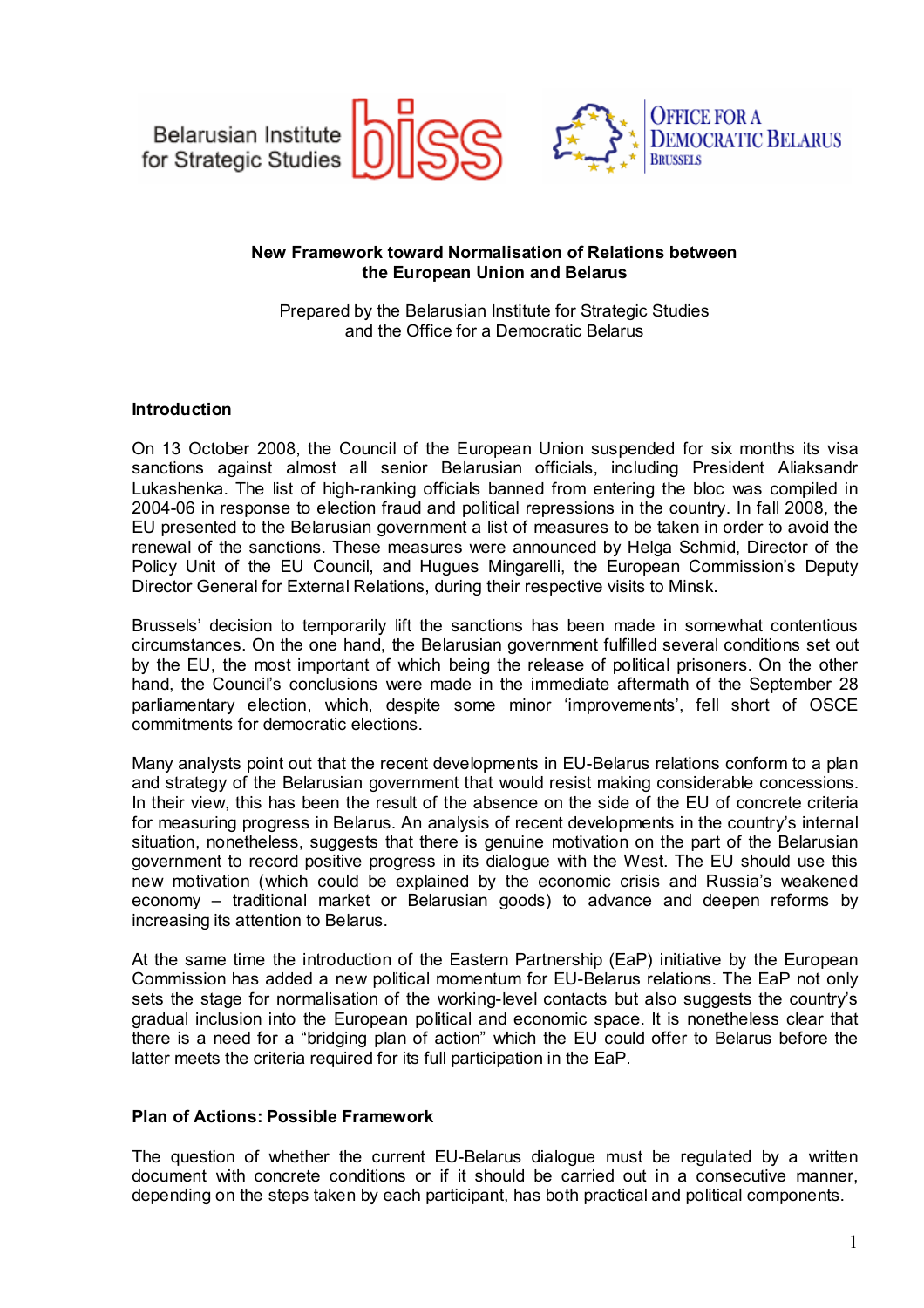A plan of actions offered to Belarus could serve as a contract between the two sides with clearly defined commitments and obligations. In this case, the EU will require progress from the government of Belarus based on substantial and measurable criteria. At the same time, it takes up the responsibility to secure certain interests of the country and its population, as well as the ruling elites, and opens for Belarus the prospect of joining the all-European processes.

The strategic aim of the contract is to make Belarus part of European and regional processes and institutions and to render the democratisation process in the country irreversible. Thus, a plan of actions could serve as an instrument for (1) normalising the bilateral relations, (2) facilitating stabilisation of the social and economic situation in the country, and (3) speeding up the process of Belarus' re-integration into the European family of democratic nations.

In order to reach the above mentioned goals, the plan of actions put forward by the European Union should contain the following features:

- Include clearly defined short- and long-term components;
- · Identify concrete criteria that needs to be respected by the Belarusian side in its endeavours to liberalise the political and social life in the country;
- · Define the benefits that Belarus will receive for every EU demand that it complies with.

## **Short-term Plan of Action**

With regard to a short-term agenda, a number of criteria have been developed to help define EU requirements for a six-month period. In light of these criteria, the EU, in our opinion, should require the Belarusian Government to demonstrate progress in the following areas:

- 1. Reform of Belarus' electoral legislation to:
	- a. Provide guaranteed representation of opposition members on election commissions at all levels;
	- b. Ensure the transparency and accountability of the vote count through guaranteed participation of independent observers in the vote counting process;
	- c. Reform the early voting procedure by introducing a mechanism that would make tampering with the ballot boxes impossible, thereby ensuring the integrity of the vote.
- 2. Providing equal rights to all media outlets by
	- a. Lifting a ban on dissemination of independent print media through state-owned distribution networks of "Sayuzdruk" (system of kiosks) and the Belarusian state postal service "Belposhta";
	- b. Simplifying the procedure for obtaining accreditation to all journalists, including official representatives of foreign media outlets;
	- c. Guaranteeing equal conditions for work, particularly in economic terms (i.e. cost of publishing, renting premises, distribution, etc) for both state and non-state print media;
	- d. Abolishing articles 367, 368, 369, 369-1 of the Criminal Code, which are often misused to persecute journalists for their professional activity.
- 3. Guaranteeing freedom of association and assembly by
	- a. Abolishing Article 193-1 of the Criminal Code providing for criminal responsibility for activity on behalf of unregistered public associations, political parties, religious organisations, and foundations;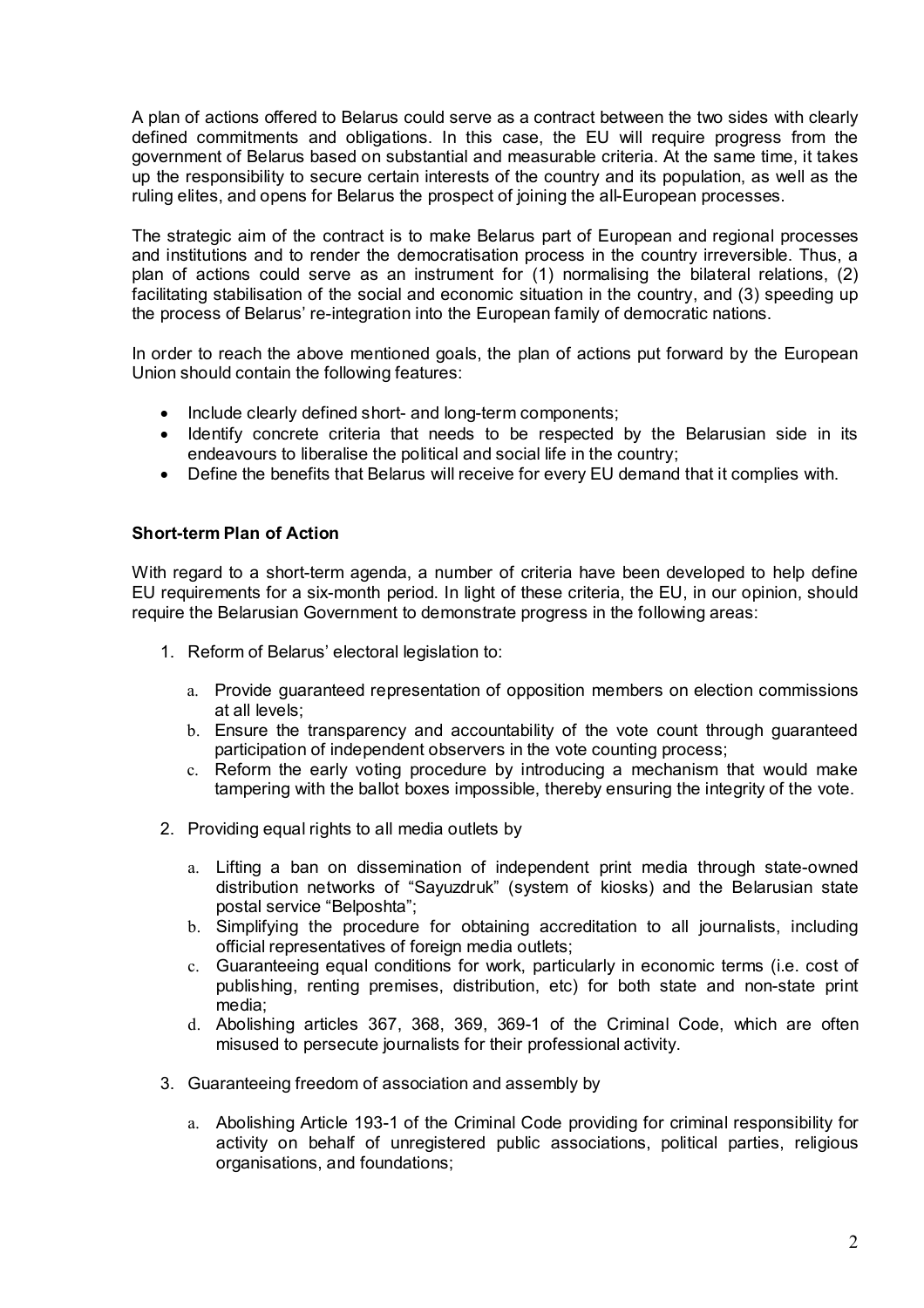- b. Improving the conditions for renting offices by public organisations, and liberalising the procedure of registering their addresses:<sup>1</sup>
- c. Removing legal and administrative barriers for humanitarian and educational contacts of Belarusian children and youth with the outside world. $2$
- 4. Guaranteeing political rights and freedoms by
	- a. Discontinuing the practice of politically motivated dismissals from jobs and universities.
	- b. Stopping persecution for avoiding military service against students expelled from universities for their civic stance and thereby obliged to continue their studies abroad
- 5. Guaranteeing that Belarus remains a country without political prisoners.

In addition, the Belarusian government should consider to fulfil another EU key criterion for normalization, that is, to abolish death penalty or to introduce permanent moratorium on its application.

There is not much time left until April 2009 and, even with political will, the implementation of legislative changes may, for technical reasons, not be possible. Furthermore, if confronted with too many requirements, the Belarusian authorities may claim that the EU deliberately sets conditions that are impossible to fulfil. It would therefore be feasible to extend the short-term period and to suspend the visa ban for another six months, i.e. until October 2009. This time should be used by the Belarusian authorities to demonstrate substantial progress in the abovementioned areas. This progress should be based on institutional reforms.

At the same time, the EU may make clear that the invitation to the Eastern Partnership forum in May is conditional upon the Belarusian government's immediate suspension of violence against participants of opposition protests and granting amnesty to participants of entrepreneurs protests who were issued compulsory labour sentences in May 2008.

In October 2009, the EU may announce a series of steps that would be a response to Belarus' fulfilment of the short-term conditions. Besides the lifting of the travel ban on a permanent basis, the EU could propose the following measures:

- a. initiating the process of Belarus' return to the Generalised System of Preferences
- b. guaranteeing the EU support for Belarus' accession to the World Trade Organisation
- c. reducing the cost of Schengen visas for the Belarusians to 35 Euros
- d. encouraging international financial institutions, where possible, to provide Belarus with financial aid
- e. encouraging EU individual member states to provide Belarus with credits to stabilise its economy
- f. Belarus should then be proposed a long-term plan of actions for the normalisation of Belarus-EU relations

# **Long-term Plan of Actions**

 $\overline{a}$ 

Should Belarus fulfil the short-term conditions by October 2009, the EU could embark on the realisation of its own part of a short-term plan. If Belarus fulfils the requirements only partially, the EU could proceed with the implementation of some of the measures. For instance, the EU could address the question of visa fees and provide support to Belarus' accession to the WTO. Other points should remain on the list until Belarus fulfils all the short- term requirements.

 $1$  Abolishing the ban on the use of private apartments as the address for registration of non-profit associations; and reconsidering Presidential Decree No 533 of 23 October 2007 regulating the use of facilities by non-governmental organisations and political parties

Stopping persecution for participation in student exchange, work and study programmes, etc.